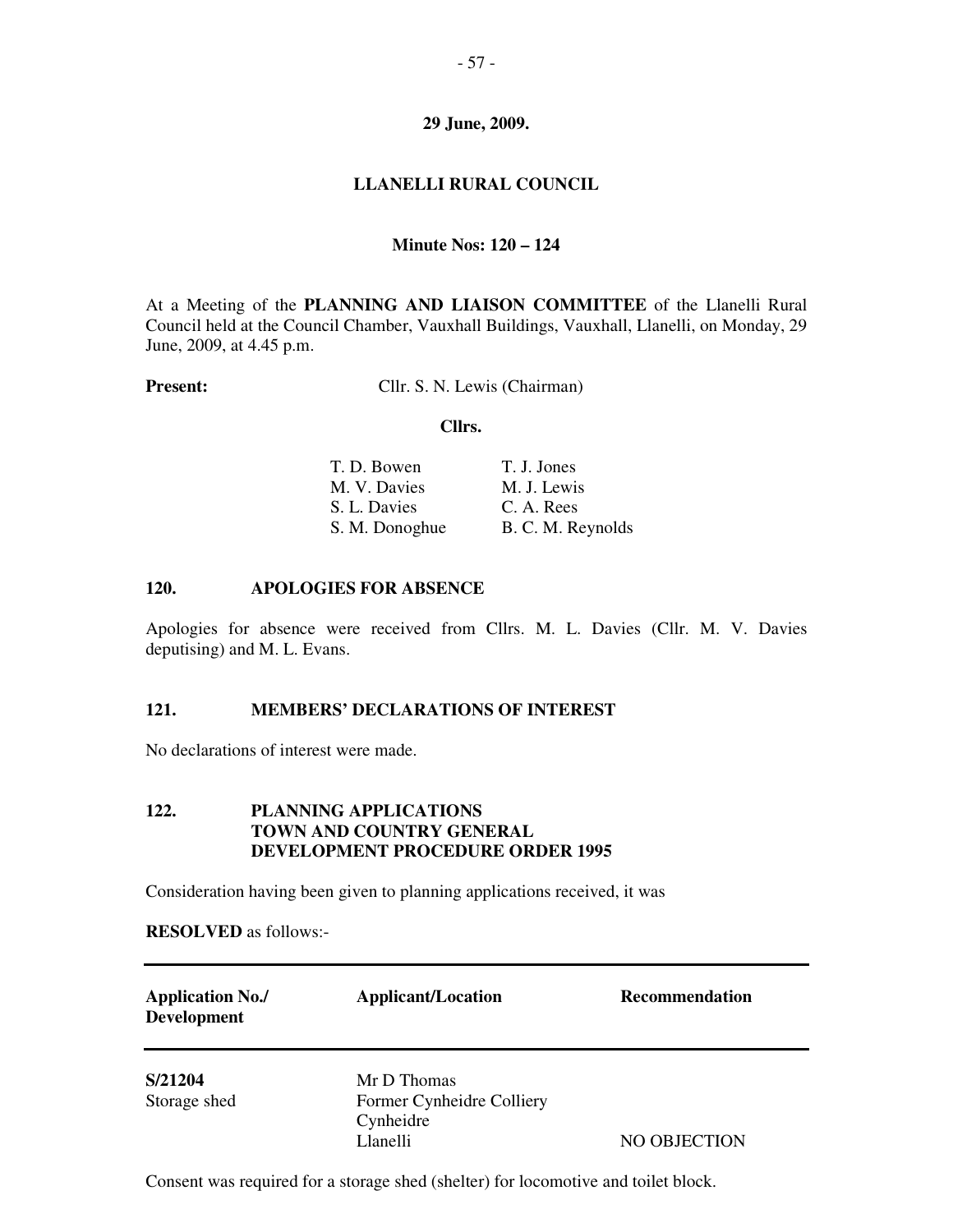| <b>Application No./</b><br><b>Development</b> | <b>Applicant/Location</b>                                                                                                                                                                                                                                     | Recommendation                                                                                                                      |
|-----------------------------------------------|---------------------------------------------------------------------------------------------------------------------------------------------------------------------------------------------------------------------------------------------------------------|-------------------------------------------------------------------------------------------------------------------------------------|
| S/21205<br>Extensions                         | Mr A Jones<br>2 The Dingle<br>Ynysycwn Road<br>Furnace<br>Llanelli                                                                                                                                                                                            | <b>NO OBJECTION</b><br>provided the scale and<br>massing of the proposed<br>extensions were<br>subordinate to the main<br>dwelling. |
| extensions.                                   | Consent was required for part demolition of existing dwelling and provision of new                                                                                                                                                                            |                                                                                                                                     |
| S/21207<br>Conversion                         | Mr P Michael<br>Ty Mair Nursing Home<br>Dafen Road<br>Llanelli                                                                                                                                                                                                | NO OBJECTION                                                                                                                        |
| introduced.                                   | Consent was required for conversion of existing attic store room into two additional<br>bedrooms. Existing dormer window to be extended across. New internal staircase to be                                                                                  |                                                                                                                                     |
| S/21211<br>New school                         | Carmarthenshire County Council<br><b>Ysgol Gymraeg Brynsierfel</b><br>Brynsierfel<br>Llwynhendy<br>Llanelli                                                                                                                                                   | <b>NO OBJECTION</b>                                                                                                                 |
|                                               | Consent was required for proposed complete demolition of former Brynsierfel CP School and<br>replacement with new school premises including upgrading/remodelling of site boundary<br>details, parking provisions and new play facilities/zones for children. |                                                                                                                                     |
| S/21237<br>Double garage                      | Mr L Hipkiss<br>11 Pwll Road<br>Pwll<br>Llanelli                                                                                                                                                                                                              | NO OBJECTION<br>provided there was no<br>detrimental impact on<br>highway safety affecting                                          |

Consent was required for double garage with storage space below for domestic purposes.

Elgin Road to the rear of

the property.

| S/21253         | Mr & Mrs A Gregory |              |
|-----------------|--------------------|--------------|
| New kitchen and | 20 Pen Y Wern      |              |
| Breakfast room  | Llanelli           | NO OBJECTION |

Consent was required for demolition of utility and shed, construction of new kitchen and breakfast room.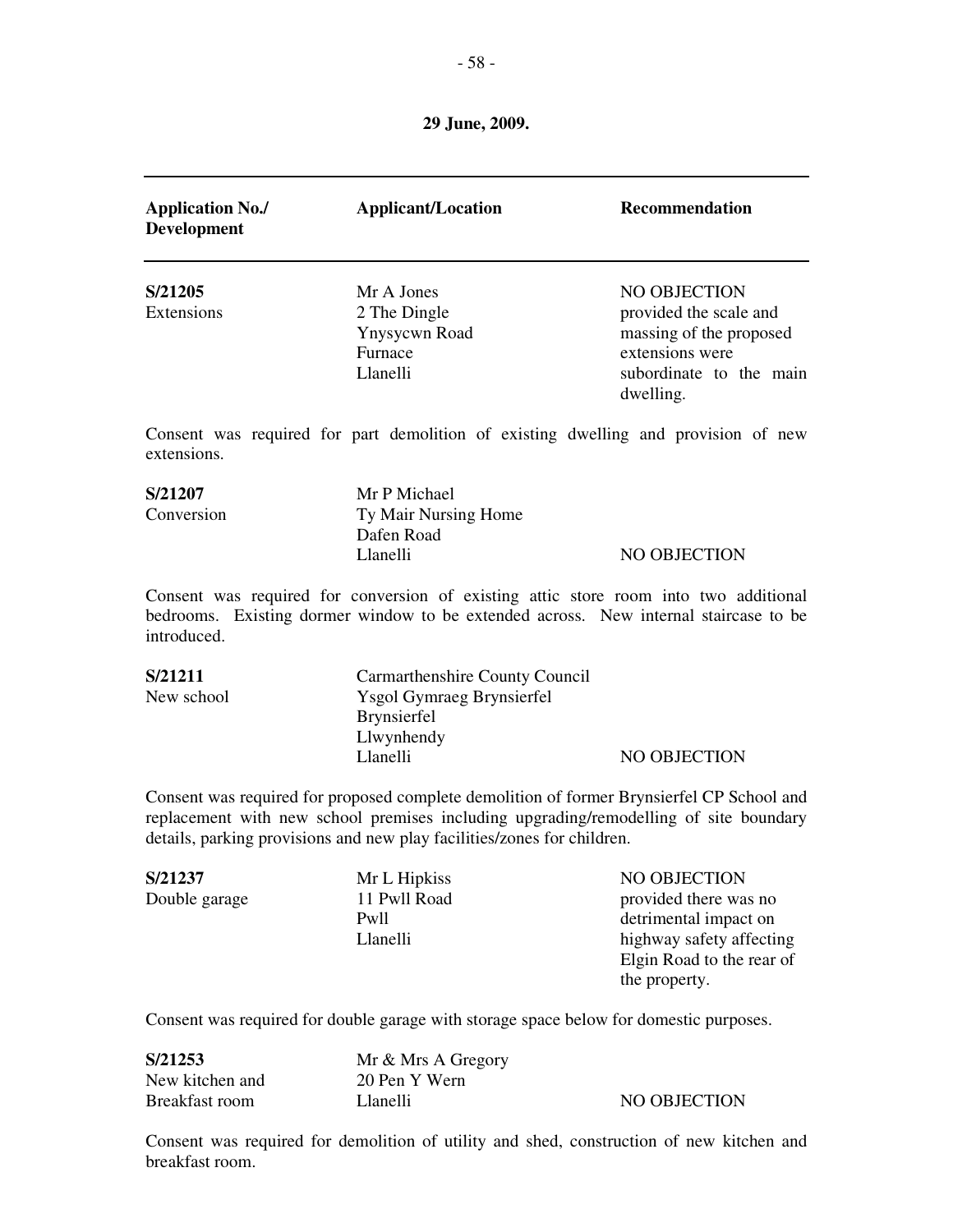| <b>Application No./</b><br><b>Development</b>                                                            | <b>Applicant/Location</b>                                                                        | Recommendation |
|----------------------------------------------------------------------------------------------------------|--------------------------------------------------------------------------------------------------|----------------|
| S/21256<br>Dormer window                                                                                 | Mr S Bird<br>6 Clos Cribyn                                                                       |                |
| Extension                                                                                                | <b>Swiss Valley</b><br>Llanelli                                                                  | NO OBJECTION   |
|                                                                                                          | Consent was required for proposed dormer window extension.                                       |                |
| S/21257<br>Fencing                                                                                       | Mrs N Lloyd Philips-Taylor<br><b>Tollerton House</b><br>Tanygraig Road<br>Llwynhendy<br>Llanelli | NO OBJECTION   |
| height along edge of pavement.                                                                           | Consent was required for retrospective application for erection of fencing to 1.65 metres in     |                |
| S/21265<br>Dormer window                                                                                 | Mr M Davies<br>14 Swiss Valley<br>Llanelli                                                       | NO OBJECTION   |
| Consent was required for dormer windows to front elevation of detached bungalow.                         |                                                                                                  |                |
| S/21291<br>Garage                                                                                        | Mrs J Cruckshank<br>52 Oaklands<br><b>Swiss Valley</b><br>Llanelli                               | NO OBJECTION   |
| Consent was required for demolition of existing garage and the proposed construction of a<br>new garage. |                                                                                                  |                |

# **123. PLANNING APPLICATION DETERMINED UNDER THE CLERK'S DELEGATED POWERS**

Members were informed that the Clerk had received the following planning applications: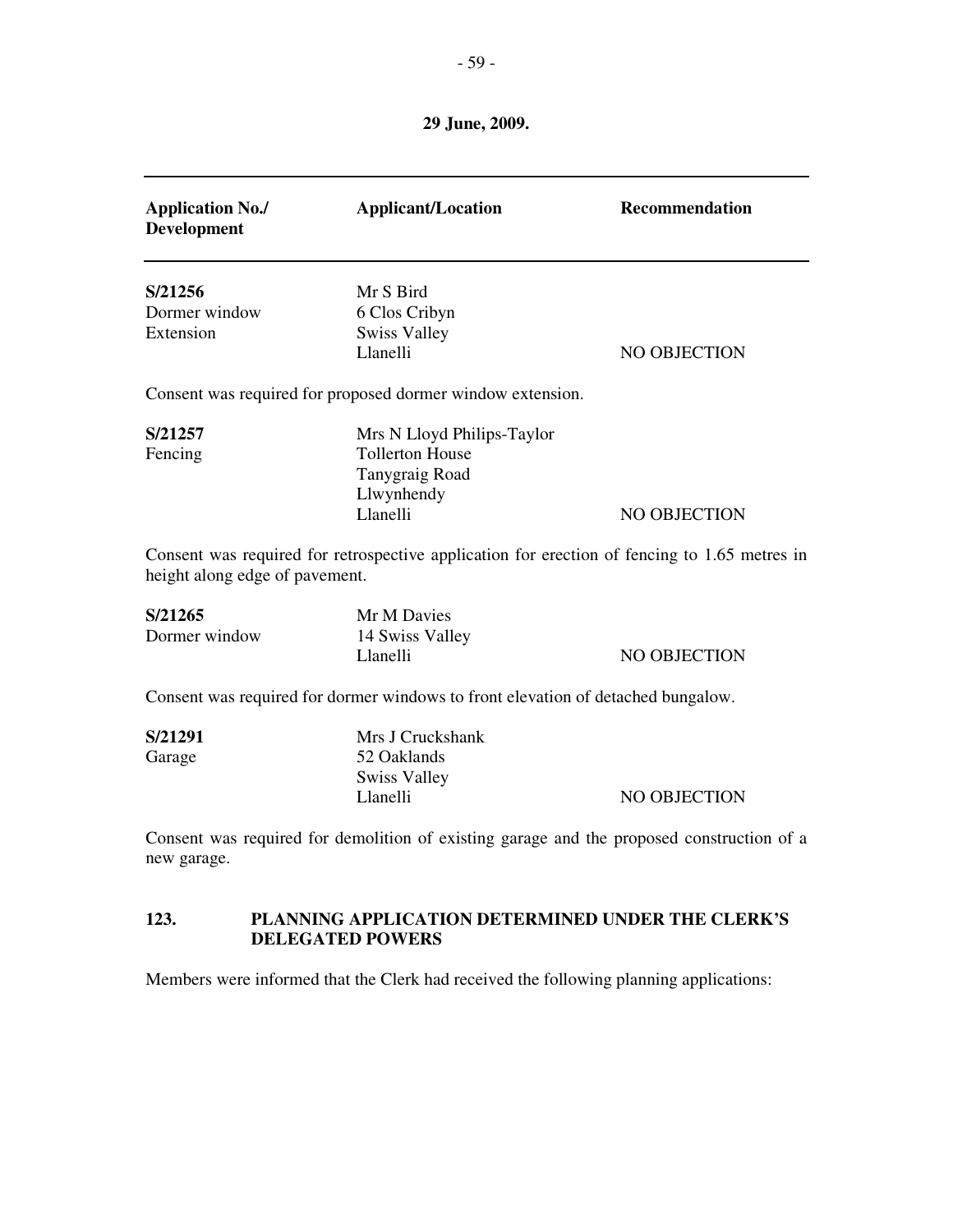| <b>Application No./</b><br><b>Development</b> | <b>Applicant/Location</b>                                                                    | Recommendation                                                                                                                                                                                                                                                                                 |
|-----------------------------------------------|----------------------------------------------------------------------------------------------|------------------------------------------------------------------------------------------------------------------------------------------------------------------------------------------------------------------------------------------------------------------------------------------------|
| S/21191<br>Driveway                           | Mr S Cox<br>2 Llwyncrwn<br>Pontyates<br>Llanelli                                             | NO OBJECTION                                                                                                                                                                                                                                                                                   |
| one car.                                      | Consent was required to change part of the front garage to a driveway to provide parking for |                                                                                                                                                                                                                                                                                                |
| S/21199<br>Extension                          | Mr D Mathias<br><b>Rosedale Cottage</b><br>Horeb Road<br><b>Five Roads</b><br>Llanelli       | NO OBJECTION                                                                                                                                                                                                                                                                                   |
|                                               | Consent was required for proposed first floor bedroom and bathroom extension.                |                                                                                                                                                                                                                                                                                                |
| S/21195<br>Attic conversion                   | Mr A Harding<br>36 Denham Avenue<br>Llanelli                                                 | NO OBJECTION<br>provided there was no<br>detrimental impact on the<br>general amenity and<br>privacy of 38 Denham<br>Avenue as a result of the<br>development over looking<br>the property.                                                                                                    |
|                                               | Consent was required for proposed attic conversion to include                                |                                                                                                                                                                                                                                                                                                |
| S/21189<br>New surface<br>car parking         | <b>Hywel DDA NHS Trust</b><br>Prince Philip Hospital<br>Dafen<br>Llanelli                    | NO OBJECTION<br>provided the adjoining<br>land and fields bordering<br>the hospital site was not<br>detrimentally affected by<br>the potential increase in<br>localised flooding as a<br>direct consequence of the<br>proposed methods of<br>disposal of surface water<br>run off from the new |

Consent was required for new surface car parking and pedestrian access for hospital staff only.

development.